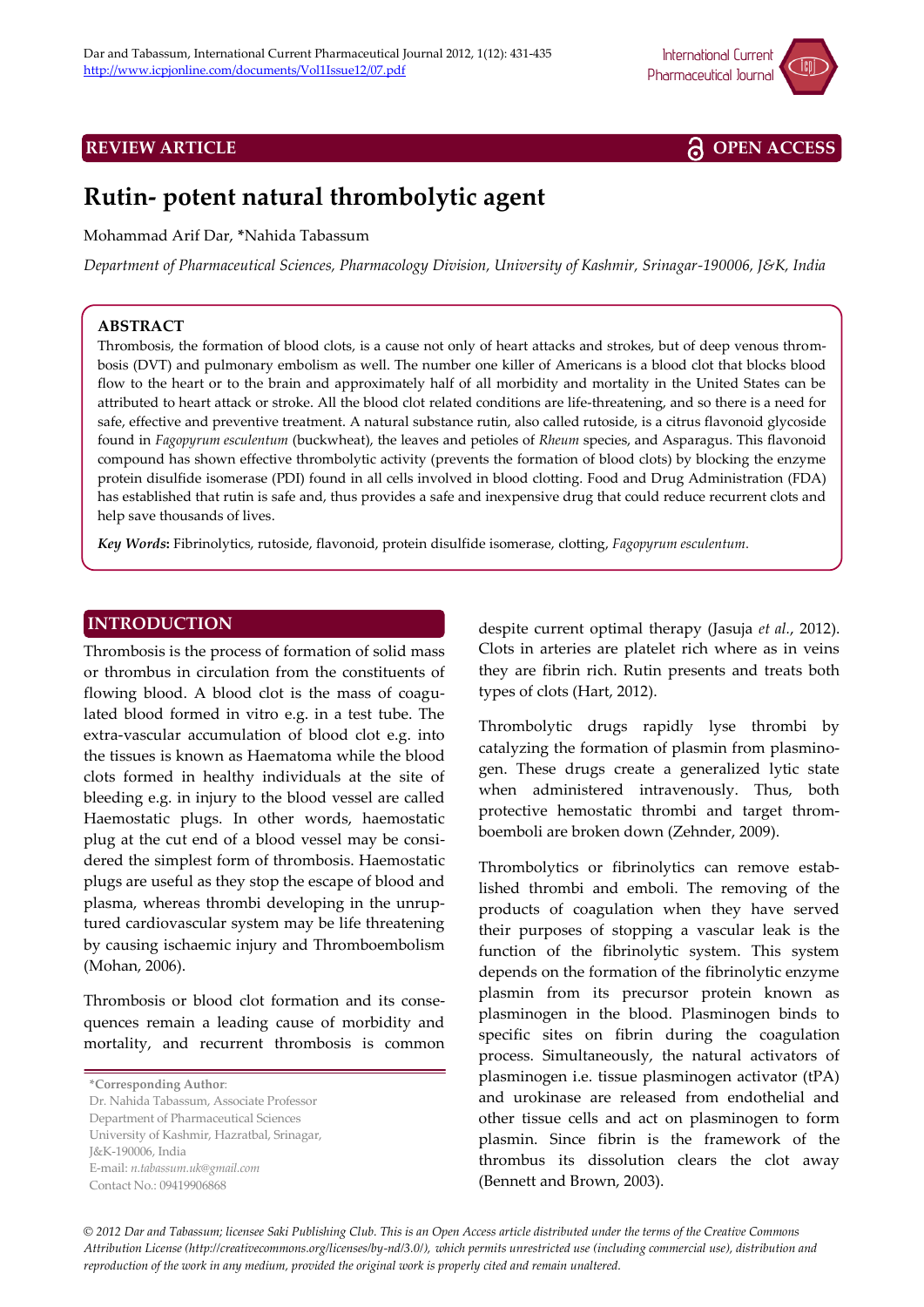# **MAIN CLASSES OF DRUGS USED IN THROMBOSIS THROMBOSIS**

- *First generation:* Streptokinase, Urokinase, APSAC (Anisoylated plasminogen streptokinase activator complex), Single chain urokinasetype plasminogen activator (Scu-PA, Prourokinase).
- *Second generation:* Recombinant tissue plasminogen activators (rt-PA): Alteplase, Reteplase, Tenecteplase, Lanoteplase, Monteplase, YM866, Staphylokinase (recombinant), recombinant single chain urokinase-type plasminogen activator (r scu-PA).
- *Miscellaneous:* Nattokinase, Rutin.

#### **RUTIN (QUERCETIN-3-RUTINOSIDE) RUTIN (QUERCETIN-3-RUTINOSIDE)**

#### **Source**

Rutin is a flavonol abundant in a variety of commonly ingested foods. The name 'rutin' came from a plant known as *Ruta graveolens* that also contains rutin. It is found in high concentrations in teas and fruits (Jasuja *et.al*, 2012). Buckwheat seeds (*Fagopyrum esculantum)* are the richest source (Steal, 2012). It is also found in the leaves and petioles of *Rheum* species and Asparagus, in the fruits and flowers of the pagoda tree, fruits and fruit rinds mainly of citrus fruits (like orange, grapes, lemon, lime) and in ash tree fruits, in berries such as mulberry and cranberries. It is also found in Clingstone peaches as one of the primary flavonols. European Elder (berry), Hawthorn (*Crataegus laevigata*), Horse tail (*Equisetum arvense*), Bilberry (*Viccinium myrtilus*) (Pendleton, 2012).

Rutin was found to inhibit thrombus formation at concentrations that are well tolerated in mice and humans. Inhibition of thrombus formation by rutin in mice was completely reversed by infusion of recombinant Protein Disulfide Isomerase (PDI). Thus, rutin binds to and reversibly inhibits PDI but shows only minimal activity towards other extracellular thiol isomerases present in the vasculature. Evaluation of the effect of flavonol ingestion on cardio-vascular events demonstrated protection from myocardial infarction and stroke with increased intake (Jasuja *et al*., 2012).



**Figure 1: Structure of Rutin (Jasuja** *et al.,* **2012).**

Two flavonoids, rutin and hesperidin, were investigated *in vitro* for anticoagulant activity through coagulation tests: activated partial thromboplastin time (aPTT), prothrombin time (PT) and thrombin time (TT). Only an ethanolic solution of rutin at the concentration of 830μM prolonged aPTT, while TT and PT were unaffected. Rutin could thus also be used as an anticoagulant (Kuntic *et al*., 2011).

#### **Chemistry**

Rutin is the glycoside between the flavonol quercetin and the disaccharide rutinose  $(\alpha$ -L-Rhamnopyranosyl-(1→6)-β-D-glucopyranose) as shown in figure 1.

## **PROTEIN DISULFIDE ISOMERASE (PDI) PROTEIN DISULFIDE ISOMERASE (PDI)**

Protein disulfide isomerase (PDI) is the prototypical member of an extended family of oxidoreductases (endoplasmic reticulum-resident enzymes). These enzymes catalyze posttranslational disulfide bond formation and exchange and serve as chaperones during protein folding (Hatahet *et al.,* 2009). Although having a C-terminal endoplasmic reticulum retention sequence, PDI has been identified at many diverse subcellular locations outside the endoplasmic reticulum. It has biological functions on the cell surfaces of lymphocytes, hepatocytes, platelets, and endothelial cells (Manickam *et al.,* 2008; Hotchkiss *et al.,* 1998; Essex, Li, 1999; Burgess *et al.,* 2000; Bennett *et al.,* 2000).

Platelets are a rich source of extracellular PDI, expressing this protein on their surface and also secreting PDI in response to thrombin stimulation (Burgess *et al.,* 2000; Cho *et al.,* 2008). Endothelial cells also express PDI upon agonist stimulation or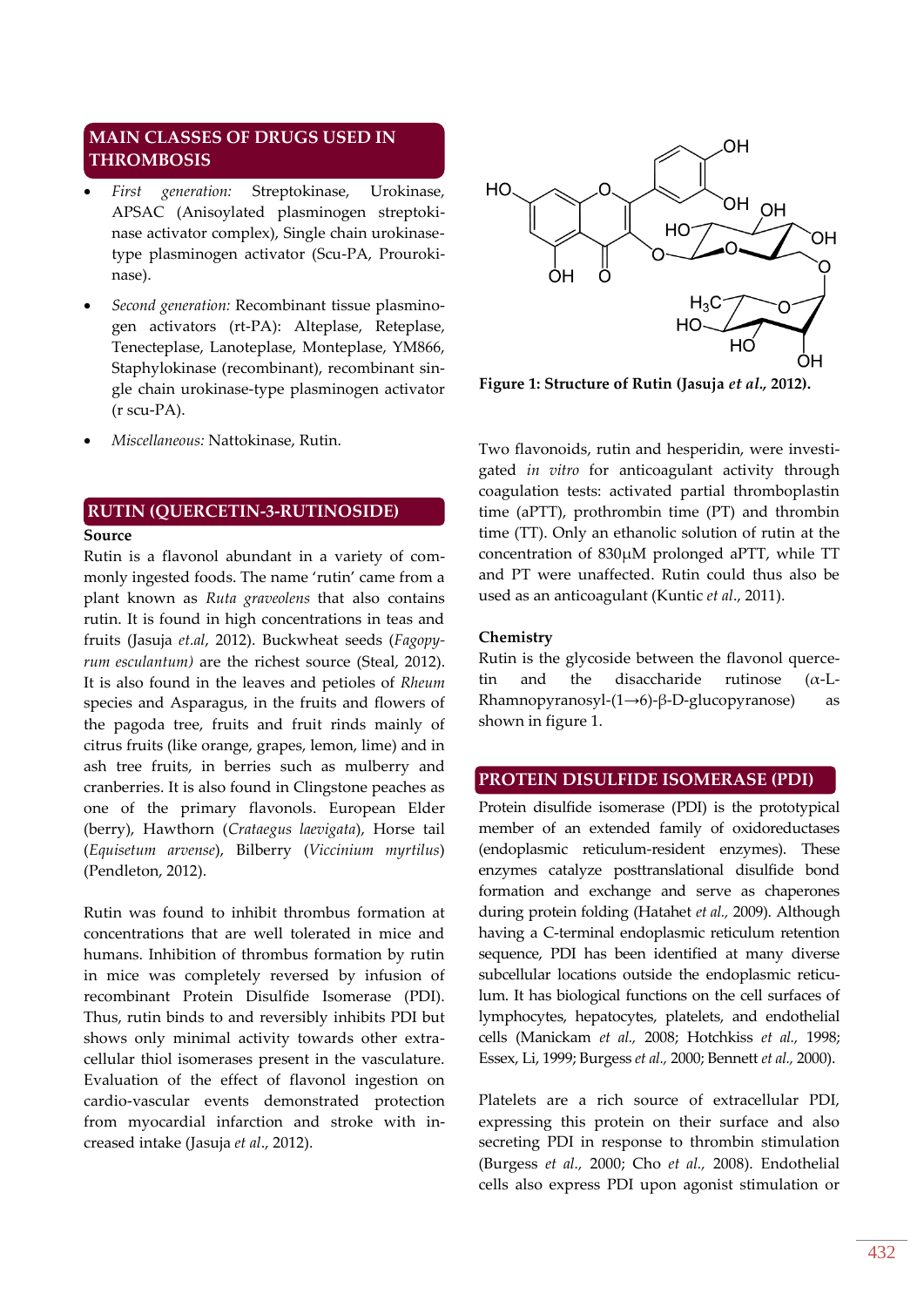

**Figure 2: Structure activity relationship of the flavonols and their potency (IC50) of PDI inhibition. Numbers in the structure correspond with those in the column headings (Jasuja** *et al***., 2012).**

when challenged by a vascular injury (Hotchkiss *et al.,* 1998; Jasuja *et al.,* 2010).

PDI has recently been shown to participate in thrombus formation (Jasuja *et.al*, 2012). PDI is found in all cells and is rapidly secreted from both platelets and endothelial cells during thrombosis. It is of two types: Extra-cellular and Intra-cellular.

Intra-cellular PDI is necessary for the proper synthesis of proteins. It is the extra-cellular PDI which is involved in thrombus formation. A high through put screening of a wide array of compounds (more than 5,000) resulted in the emergence of a potent flavonoid compound called Rutin which selectively blocked the extra-cellular PDI (Hart, 2012).

#### **MECHANISM OF THROMBOLYTIC ACTION MECHANISM OF THROMBOLYTIC ACTION**

The currently available anti-thrombotic agents inhibit either platelet aggregation or fibrin generation where as the inhibition of secreted PDI blocks the earliest stages of thrombus formation and, therefore, suppress both the pathways. Cellular assays have shown that Rutin inhibits aggregation of human and mouse platelets and endothelial cell mediated fibrin generation in human endothelial cells.

Rutin blocks thrombus formation in vivo by inhibiting PDI in a dose dependent manner using intra vital microscopy in mice. Intra-venous infusion of Rutin resulted in a dose dependent inhibition of platelet accumulation with 71% reduction at 0.1 mg/kg dose. Fibrin generation was inhibited after Rutin infusion with 0.3 mg/kg dose. Both platelet accumulation and fibrin generation were nearly absent after infusion of 0.5 mg/kg dose of Rutin.

Thus, PDI inhibition is a viable target for small molecule inhibition of thrombus formation and its inhibition can prove to be a useful adjunct in refractoty thrombotic diseases that are not controlled with conventional anti-thrombotic agents (Jasuja *et al.,* 2012).

## **USES OF RUTIN THERAPY USES OF RUTIN THERAPY**

Rutin therapy can be used for prevention and treatment of heart attacks and stroke, as well as in deep vein thrombosis (DVT) and pulmonary embolism (Hart, 2012).

## **PHARMACOKINETICS OF RUTIN PHARMACOKINETICS OF RUTIN**

Rutin is incompletely absorbed and extensively metabolized after ingestion. Plasma levels of rutin decrease rapidly after either intra-venous or oral administration (Jasuja *et al*., 2012). Ingested rutin is hydrolyzed to quercetin in the intestine and further changed to other conjugated metabolites of quercetin (Gee *et al.,* 2000).

Rutin results in the generation of more than 60 metabolites (Olthof *et al.,* 2003). Many major metabolites, such as quercetin-3-glucuronide, possess a 3-O-glycosidic linkage and are active against PDI, as demonstrated by structure activity relationships (Figure 2).

Quercetin-3-glucuronide is one of the abundant metabolites of rutin found in plasma, demonstrated on IC<sup>50</sup> of 5.9 µM. Isoquercetin, hyperoside, and datiscin – all of which have a 3-D-glycosidic linkage – also inhibit PDI reductase activity. The inhibitory activity of these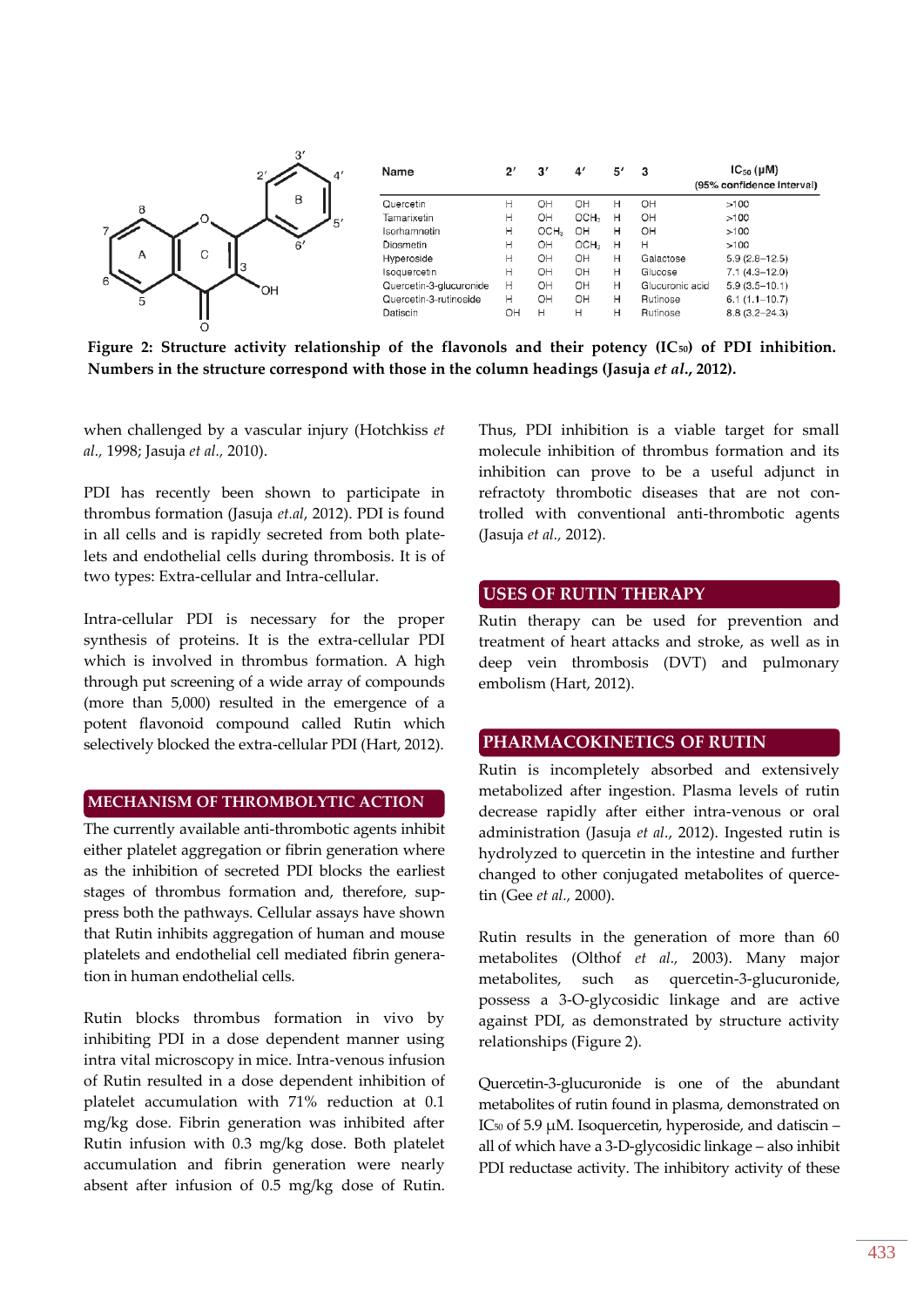compounds has been found to be similar irrespective of the nature of glycoside in the 3 position on ring C or the substituents on ring B. Orally administered rutin blocks platelet accumulation with an IC<sub>50</sub> of about 10 mg/kg and fibrin formation with an IC50 of about 15 mg/kg (Jasuja *et al.*, 2012).

## **ADVANTAGES OF RUTIN ADVANTAGES OF RUTIN**

- Rutin is anti-thrombotic at flavonol concentrations that are well tolerated based on extensive animal and human clinical literature.
- Rutin has demonstrated no toxicity in cultured endothelial cells for at least 72 hours at concentrations as high as 100 µM.
- Rutin lacks toxicity because the same glycosidic linkage that is required for inhibition of PDI activity impairs cell permeability (Jasuja *et al.,* 2012).
- Agents like Juniferdin or Bacitracin which also inhibit PDI function and thus inhibit thrombus formation *in vivo* (Khan *et al.,* 2011; Dickerhof *et al.,* 2011; Cho *et al.,* 2008) and are either cytotoxic or non-selective (Karala and Ruddock, 2010; Khan *et al.,* 2011). When compared with these agents, rutin demonstrated selectivity towards extra-cellular PDI and is relatively non-toxic.
- In addition, rutinosides are known to bind to the blood vessel wall (Neumann *et al.,* 1992; Patwardhan *et al.,* 1995) where they may maintain antithrombotic activity but are not detected in plasma.

# **CONTRA-INDICATION OF RUTIN CONTRA-INDICATION OF RUTIN**

Concurrent rutin administration is likely to reduce the anti-coagulant effect of racemic warfarin as reflected by a significant decrease in the elimination half life of the more potent S-enantiomer (Chan *et al.*, 2009). Rutin supplements can cause miscarriage so should not be used during pregnancy. Its use should be avoided during lactation period (Pasillas, 2012).

## **AVAILABLE PREPARATIONS OF RUTIN AVAILABLE PREPARATIONS OF RUTIN**

- Rutin has been sold as a herbal supplement approved by US FDA (Hart, 2012).
- It is used in many countries and is ingredient of numerous multi-vitamin and herbal preparations.
- It is usually sold in 500 mg caplets, but dosage can be anywhere from 200-600 mg once or twice per day (Pasillas, 2012).

## **SIDE EFFECTS OF RUTIN SIDE EFFECTS OF RUTIN**

- Rutin supplements can cause dizziness, headache, increase in heart rate, stiffness, diarrhoea, upset stomach and fatigue (Pasillas, 2012).
- Allergic reactions are rare but skin rashes, facial swelling and breathing problems can occur sometimes (Moore, 2012).
- Fatigue, vomiting, hair loss are also observed (Hart, 2012).

## **CONCLUSION CONCLUSION**

Rutin is an antagonist of PDI and an inhibitor of thrombus formation. This also validates PDI as a drug target for anti-thrombotic therapy. The small molecule inhibition of PDI could be used to control thrombus formation in vivo, particularly given the advantage that both platelet accumulation and fibrin generation are blocked following inhibition of PDI. The anti-thrombotic activity of rutin is entirely reversed after infusion of recombinant PDI. The dominant effect of rutin in thrombus formation is to inhibit extra-cellular PDI function, thereby preventing thrombi formation after vascular injury. It is a safe and inexpensive drug that could reduce clots and thus help save thousands of lives.